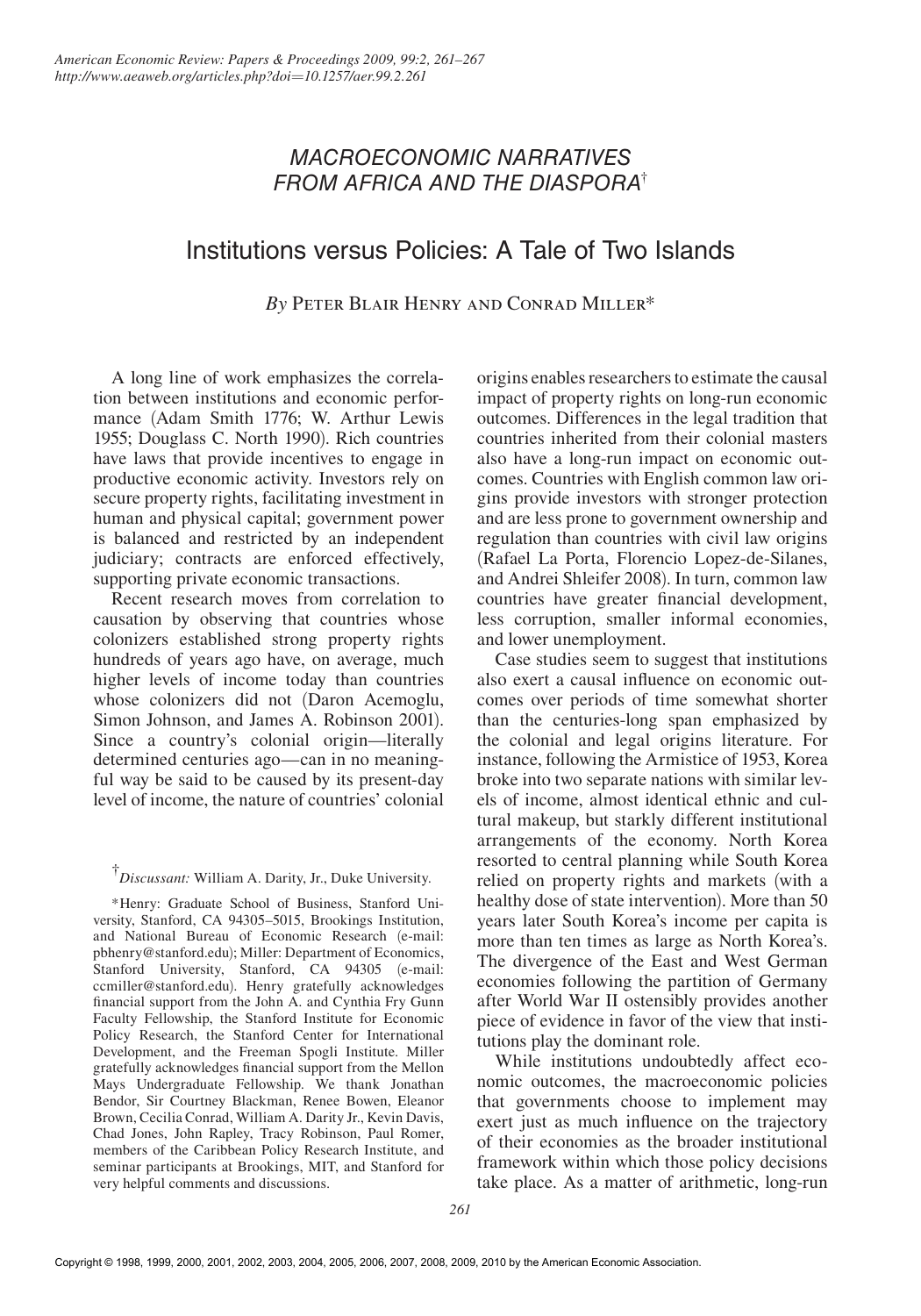

Figure 1. Standards of Living in Barbados and Jamaica Diverge after Independence

income levels are the sum of a series of shortand medium-run growth rates that are heavily influenced by fiscal, monetary, and exchange rate policy (to name a few). This article demonstrates the relevance of the point by examining a very different kind of policy experiment from the ones in the existing literature on institutions and growth.

In contrast to the examples of North and South Korea and East and West Germany, we examine a pair of countries—Barbados and Jamaica whose income levels diverge over a 40-year stretch in spite of no obvious differences in the institutional arrangements of their economies at the beginning of the observation period.

## **I. Standards of Living in Barbados and Jamaica**

Barbados and Jamaica are both former British colonies, small island economies, and predominantly inhabited by the descendants of Africans who were brought to the Caribbean to cultivate sugar. As former British colonies, Barbados and Jamaica inherited almost identical political, economic, and legal institutions: Westminster Parliamentary democracy, constitutional protection of property rights, and legal systems rooted in English common law. Yet, as Figure 1 demonstrates, the standard of living in the two countries diverged in the roughly 40-year period following their independence from Great Britain.

Figure 1 plots the natural logarithm of an index of real GDP per capita (measured in US dollars) in Barbados and Jamaica from 1960 through 2002. By construction, the value of the index is one in 1960 so that the natural log of the index is zero in 1960. While Barbados has not exactly experienced a growth miracle, its economy performed reasonably well over the 42-year period and substantially better than Jamaica's. To be exact, by 2002, the natural log of the index is 0.917 for Barbados and 0.356 for Jamaica, so that the average growth rate of real GDP per capita for Barbados over the entire sample is 2.2 percent per year (0.917 divided by 42) versus 0.8 percent per year for Jamaica (0.356 divided by 42).

One particularly striking feature of Figure 1 is the sharp decline in Jamaica's standard of living that sets in after 1972. Of course, the first oil price shock in 1973 precipitated a general slowdown in world economic growth, but the central point (laid out in more detail later in the paper) is that growth in Jamaica slowed more dramatically than it did in Barbados. While Jamaica's economy contracted at a rate of 2.3 percent per year from 1972 to 1987, Barbados, whose economy has a similar structure (see Table 1) and was subject to the same external shocks, grew by 1.2 percent per year. In other words, for a 15-year period income per head in Barbados grew by 3.5 percentage points faster than it did in Jamaica.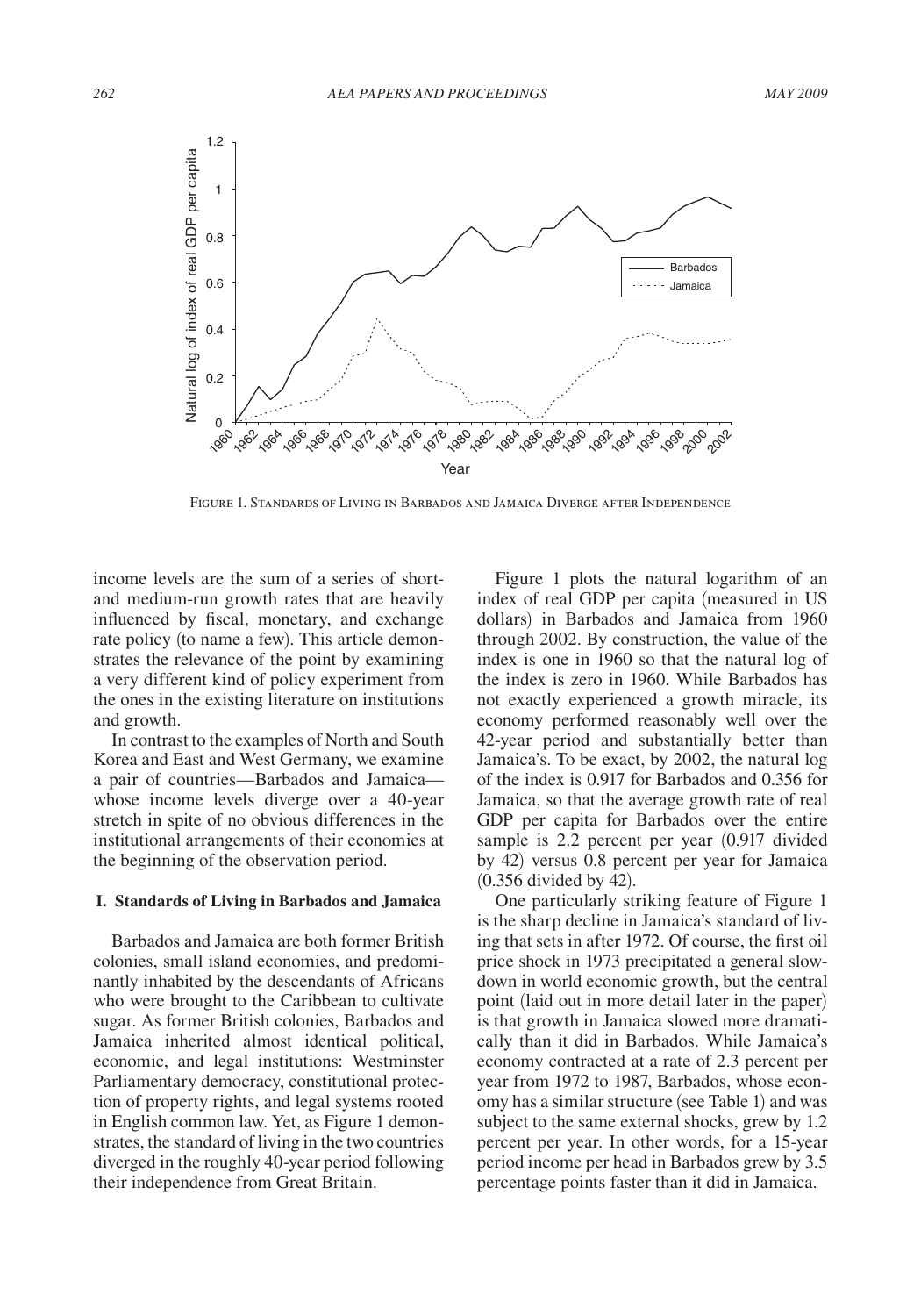|                            | <b>Barbados</b> | Jamaica   |  |
|----------------------------|-----------------|-----------|--|
| Exports as percent GDP     | 58.4            | 50.0      |  |
| Imports as percent GDP     | 68.6            | 60.7      |  |
| Agriculture as percent GDP | 3.7             | 5.7       |  |
| Industry as percent GDP    | 18.0            | 33.1      |  |
| Services as percent GDP    | 78.3            | 61.2      |  |
| Population                 | 300,000         | 2,700,000 |  |
| Area (square miles)        | 166             | 4.244     |  |

Table 1—Barbados and Jamaica Have Similar Economies

Turning from growth rates to levels gives a tangible sense of the impact of these growth-rate differentials on long-run standards of living. In 1960 real GDP per capita was \$3,395 in Barbados and \$2,208 in Jamaica. In 2002 Barbados's GDP per capita was \$8,434 while Jamaica's was \$3,165. The \$1,187 income *gap* that existed between Barbados and Jamaica around the time of independence now stands at \$5,269 dollars. Put another way, the income gap between the two countries now exceeds Jamaica's level of GDP per capita.

Since their initial conditions were similar at the time of independence, it stretches credulity to argue that Barbados and Jamaica diverged because of differences in colonial origins, legal origins, geography, or some other exogenous feature of their economies. We argue below that the explanation for the divergence lies not with differences in institutions but differences in macroeconomic policy.

## **II. Institutions**

Jamaica won its independence from Britain in 1962, Barbados in 1966. At the time they became sovereign nations, both countries possessed the two institutional characteristics that the literature identifies as critical to long-run prosperity: strong constitutional protection of private property and English common law. A brief review of the islands' colonial histories verifies the statement in the preceding sentence.

The English settled Barbados in 1627 and wrested Jamaica from the Spanish in 1655. Both islands entered the modern era as plantation economies that produced sugar and other agricultural commodities using slave labor (Eric Williams 1970). By the end of the eighteenth century, African slaves comprised more than 85 percent of the populations of Barbados and Jamaica. Slavery was abolished in the British West Indies in 1834, and following World War I the region began a process of "constitutional decolonization" that led the islands down a gradual, if difficult, path toward greater self-government (Trevor Munroe 1972). Reporting on his visit to the region in 1922, Major E. F. L. Wood, Britain's Under Secretary of State for Colonies wrote:

"The whole history of the African population of the West Indies inevitably drives them towards representational institutions fashioned after the British Model. Transplanted by the slave trade or other circumstances to foreign soil, losing in the process their social system, language and traditions.…Small wonder if they look for political growth to be the only course and pattern that they know, and aspire to share in what has been the particularly British gift of representational institutions" (Wood 1921).

Three subsequent empirical observations demonstrate the accuracy of Wood's prediction that the British West Indies (Barbados and Jamaica in particular) were destined to establish institutions that mirrored the mother country.

First, as sovereign nations, both Barbados and Jamaica organized their governments as parliamentary democracies in the Westminster-Whitehall tradition (Anthony Payne 1993). Since independence, Barbados and Jamaica have maintained two-party political systems and consistently held free and fair elections with no unconstitutional transfers of power. While sporadic violence often accompanies elections in Jamaica, neither Barbados nor Jamaica has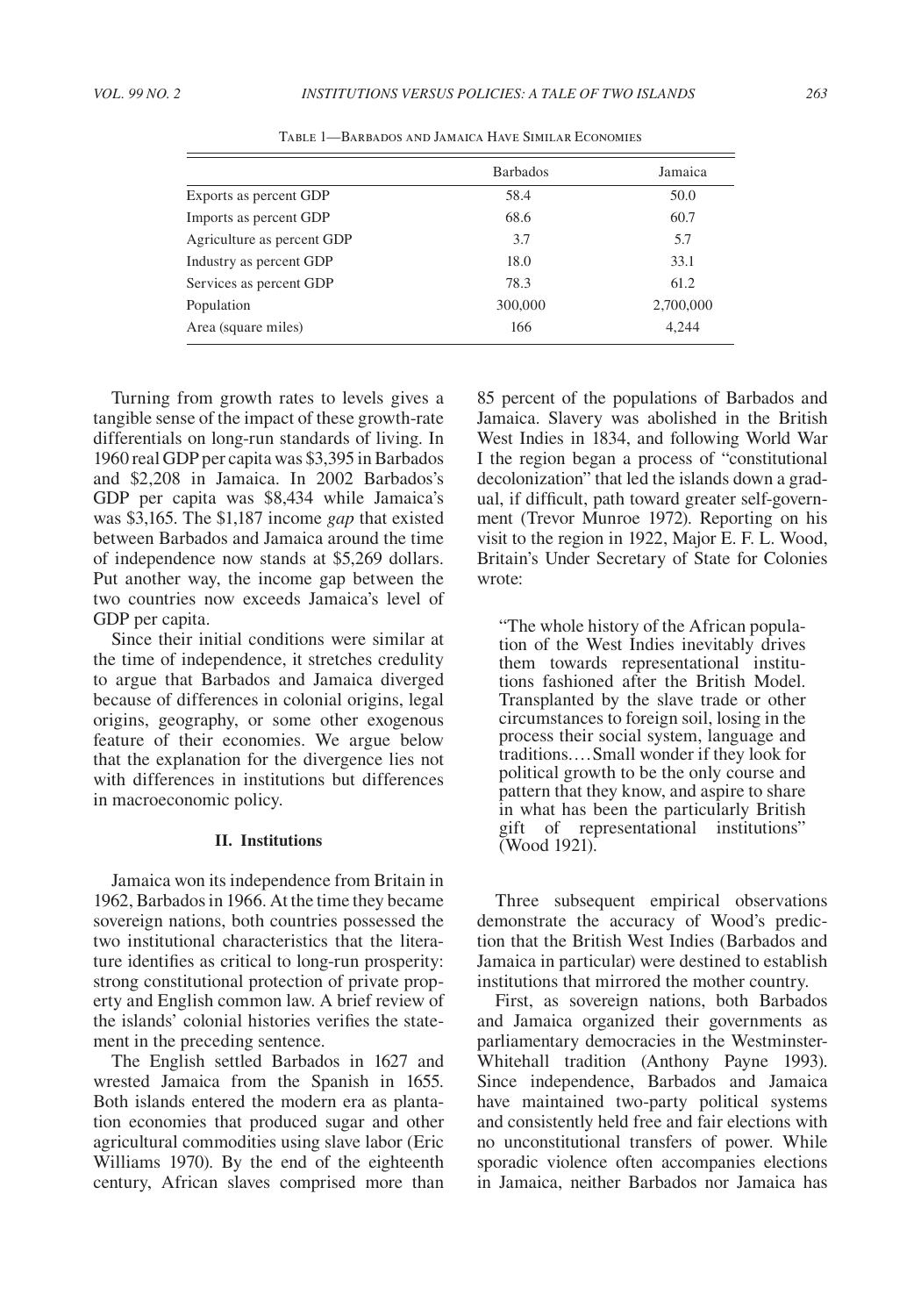suffered a coup or civil war, and both countries have a free and vocal press. Four postindependence elections in Jamaica resulted in the ruling party peacefully turning over power to the opposition. Three such transitions occurred in Barbados.

Second, the constitutions of Barbados and Jamaica explicitly protect private property. The joint parliamentary committee that drafted Jamaica's constitution was chaired by Norman Manley—a lawyer, Rhodes Scholar, and father of the nation's future prime minister. Discussing the constitution in front of Jamaica's House of Parliament on 23 January 1962, Manley says:

"We have put into this constitution a clause which provides that property may not be, in effect, arbitrarily acquired. Property is protected in that it can only be taken under a law which has been passed. And when so taken, it must be taken in accordance with the terms of that law. What the law provides for compensation, you must get.…[I]t is of the highest importance for a country like Jamaica to let the world know that…people can come here to invest… fully protected by the laws of the land…" (Manley 1962, 306).

Barbados, which attained full independence four years after Jamaica, adopted a constitution with an effectively identical coverage of private property. Both constitutions assert that property cannot be compulsorily acquired except under written law that describes a procedure for determining and providing compensation and grants claimants the right of appeal to a court (Chapter 3, Section 16, of Barbadian Constitution; Chapter 3, Section 18, of Jamaican Constitution). The constitutions also delineate similar sets of exceptions to this clause, such as cases where property is acquired in satisfaction of a tax, property is in a condition dangerous to the health of others, or property is acquired to pay debt of the insolvent.

Third, Barbados and Jamaica adopted legal systems based on English common law (Rose-Marie Antoine 1999). Describing the essence of this adoption to the Philadelphia Bar Association in 1967, Manley says: "As to the law, we took over the English common law holus bolus. But what was more important we took over the structure and machinery which England built up for the administration of justice" (Manley 1967, 340).

For most of their histories, both countries shared the Judicial Committee of the Privy Council in England as their highest court of appeals.

Because Barbados and Jamaica possess similar economic institutions and legal systems, neither the property-rights nor legal-origins theory of long-run income determination can explain their postindependence divergence. Although the institutional structures of Barbados and Jamaica are very close, the same cannot be said of their approaches to macroeconomic policy.

#### **III. Macroeconomic Policies**

When Jamaica gained independence in 1962 the Jamaican Labor Party (JLP) held a parliamentary majority. For the next ten years the JLP remained in power and GDP per capita grew at a rate of 5.4 percent per year, with the lion's share of growth stemming from two principal sources: strong US growth in the 1960s created a robust export market for Jamaican bauxite; and rising incomes in North America boosted growth in Jamaica's tourism industry.

But all was not well. In classic Dutch Disease fashion, growth in the bauxite sector drove up the relative price of nontradeables, reducing the competitiveness of Jamaica's agricultural sector and precipitating an exodus of workers from the countryside to the cities (Carl Stone and Stanislaw Wellisz 1993). Because of strong unions, wages in other sectors did not adjust downward to absorb the excess labor released from agriculture (Caribbean Policy Research Institute 2005). Consequently, during its first decade of independence Jamaica experienced the odd combination of strong growth coupled with an unemployment rate that rose from 13 percent in 1962 to 23.2 percent in 1972.

Rising unemployment, income inequality, and the attendant societal tensions proved too much for the JLP at the ballot box. In 1972 the People's National Party (PNP) rose to power under the leadership of Prime Minister Michael Manley (son of Norman) and the promise of "democratic socialism." The two cornerstones of democratic socialism and the PNP's economic policies were "self-reliance" and "social justice." Self-reliance translated as extensive state intervention in the economy. The PNP nationalized companies, erected import barriers, and imposed strict exchange controls (R. DeLisle Worrell 1987). Social justice meant income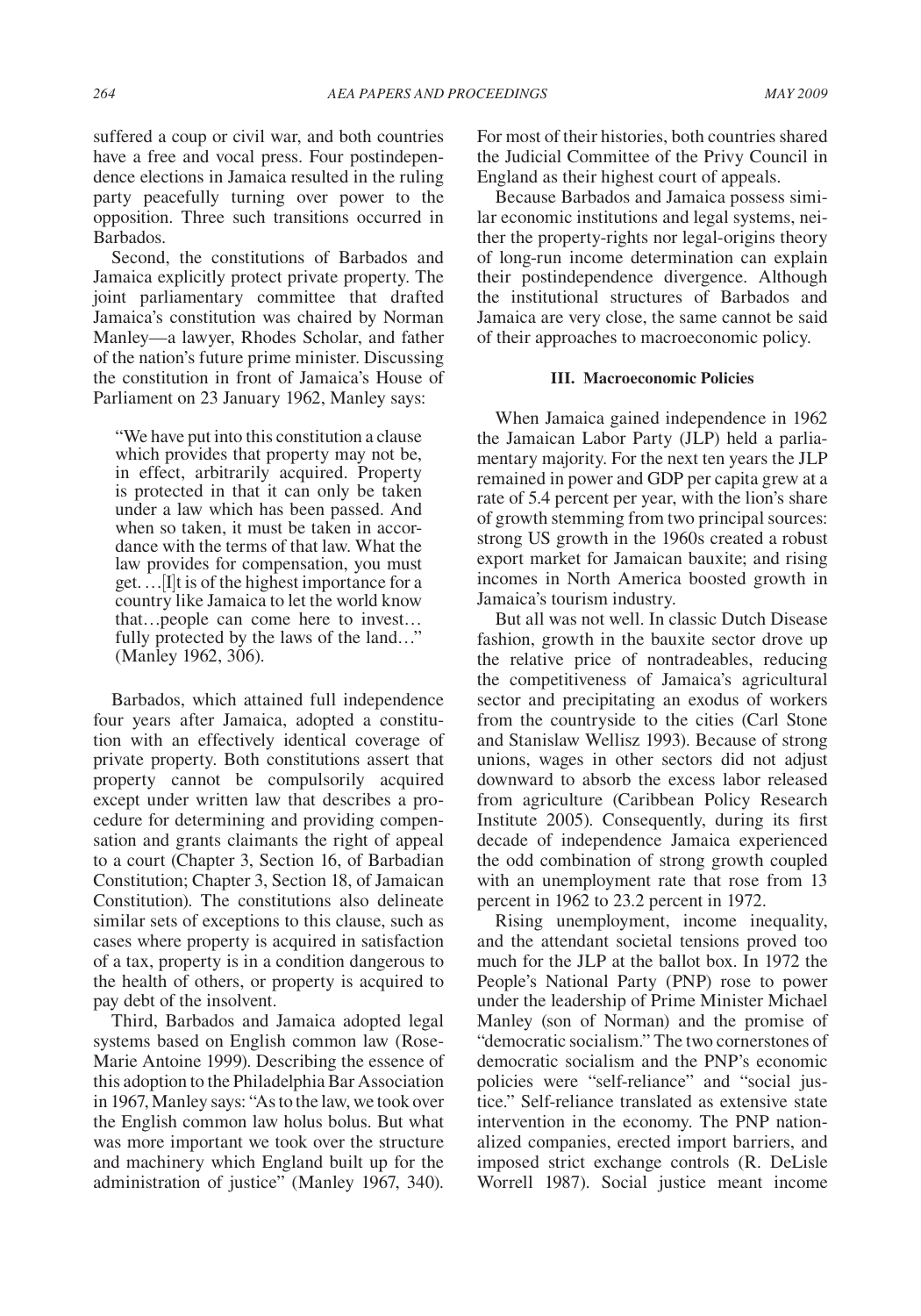|                                   | <b>Barbados</b> |                     | Jamaica |                     |
|-----------------------------------|-----------------|---------------------|---------|---------------------|
|                                   |                 | 1966-1972 1973-1980 |         | 1962-1972 1973-1980 |
| Growth rate of GDP per capita     | 6.0             | 2.7                 | 4.2     | $-4.3$              |
| Fiscal deficit, percentage of GDP | 2.7             | 5.3                 | 2.3     | 15.5                |
| Inflation                         | 6.0             | 14.8                | 44      | 23.0                |

Table 2—Economic Policy and Performance in Barbados and Jamaica Diverge after 1973

redistribution through job creation programs, housing development schemes, and subsidies on basic food items.

Whatever merits the PNP's economic program may have had, it was expensive. Government spending rose from 23 percent of GDP in 1972 to 45 percent in 1978. Revenue did not keep pace with the rise in expenditure. From 1962 through 1972 Jamaica's average fiscal deficit was 2.3 percent of GDP (see Table 2). In contrast, from 1973 to 1980 the average fiscal deficit was 15.5 percent of GDP! The PNP financed much of the deficit by borrowing directly from the Bank of Jamaica. Predictably, inflation rose. From 1962 to 1972 inflation averaged 4.4 percent per year. By 1980 inflation was 27 percent per year, investment had collapsed (to 14 percent of GDP down from 26 percent in 1972), and the PNP was voted out of power.

Because Jamaica's reversal of fortune coincided with the oil price shock of 1973 and the onset of worldwide stagflation, it is tempting to blame the country's downward spiral on external events. While many have done so (see Manley 1987), even a cursory comparison with Barbados makes it difficult for an objective observer to embrace that conclusion.

The inflation rate in Barbados also spiked in the early 1970s, hitting a peak of 39 percent in 1975, but Barbados's policy response to the external shocks that precipitated the spike could not have been more different from Jamaica's. First of all, Barbados avoided nationalization, kept state ownership to a minimum, and adopted an outward-looking growth strategy (Courtney Blackman 2006, 390). Second, instead of taking an accommodative stance that delayed the inevitable retrenchment needed to adjust to higher energy prices, policymakers in Barbados kept government spending under control. While the fiscal deficit in Barbados did climb to 7.7 percent of GDP in 1973, by 1978 that number

was down to 2.9 percent. Since much of deficit financing comes from the central bank, by extension, Barbados also ran a tighter monetary ship than Jamaica. Table 2 summarizes the net result of the difference in macroeconomic policy in Barbados and Jamaica over the two periods.

### **IV. Exchange Rate Policies**

In 1975 Barbados pegged its currency to the US dollar at a parity of B\$2: US\$1. The parity came under threat when Barbados suffered a deep recession in the early 1990s and real GDP per capita contracted by 5.1 percent per year from 1989 to 1992. In the midst of the crisis in 1991, Barbados entered formal negotiations with the International Monetary Fund (IMF) to request financial assistance. Among other things, the IMF recommended devaluation to stimulate production and return the economy to full employment. Deeply attached to the stability of their currency, the Barbadians resisted the recommendation. Instead of devaluing, the government began a set of negotiations with employers, unions, and workers that culminated with a tripartite protocol on wages and prices in 1993.

Under the 1993 Wage and Price Protocol, workers and unions assented to a one-time cut in real wages of about 9 percent and agreed to keep their demands for future pay raises in line with increases in productivity. Firms promised to moderate their price increases, the government maintained the parity of the currency, and all parties agreed to the creation of a national productivity board to provide better data on which to base future negotiations.

To be sure, the protocol involved costly bargaining. When negotiations began, public demonstrations broke out and the government's wage-cut proposal was challenged in court, all the way up to the Privy Council (Alvin Wint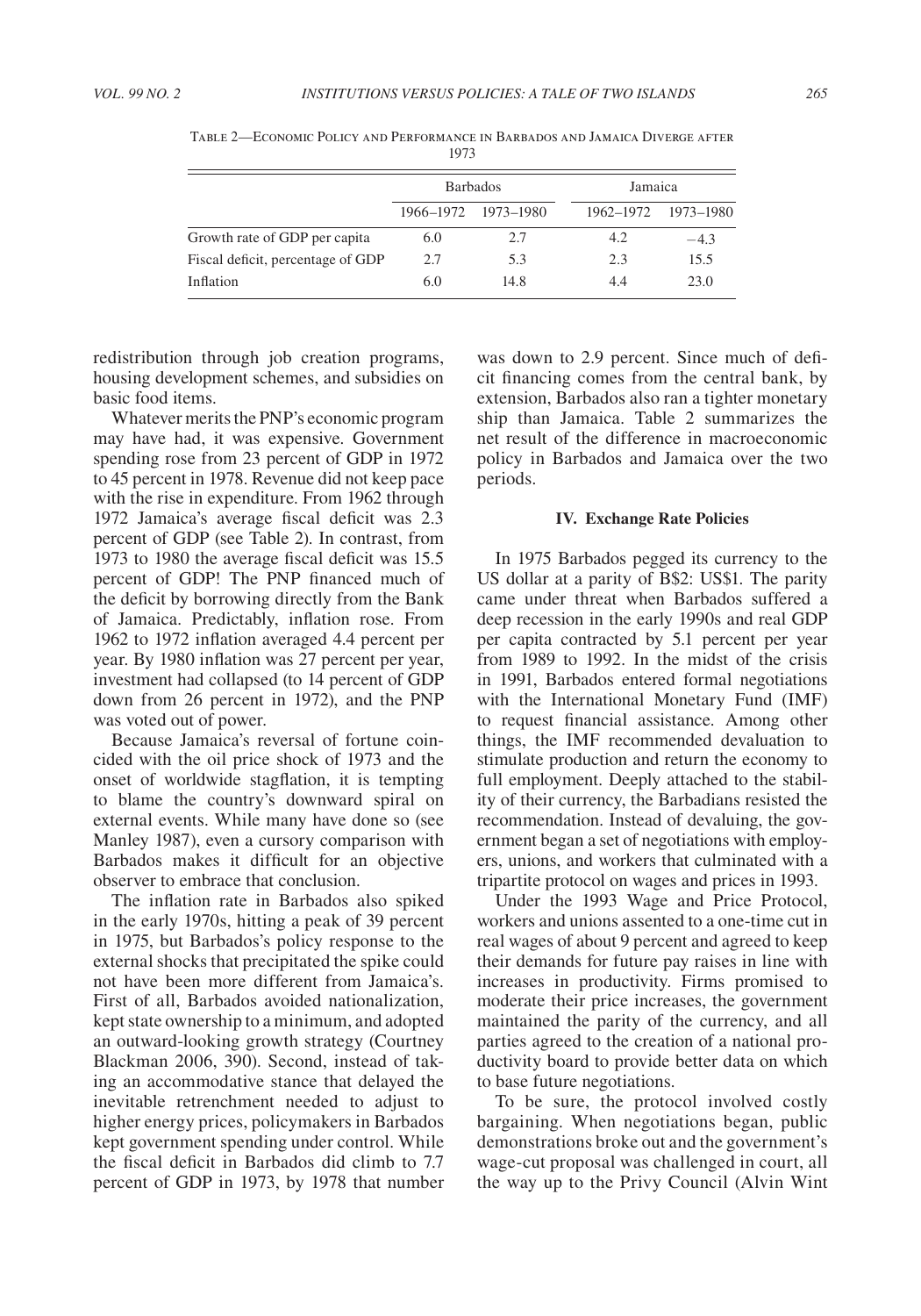2004, ch. 3). Nevertheless, the center held. The fall in real wages helped restore external competitiveness and profitability, thereby achieving the same result as a devaluation but without the risk of triggering an inflationary spiral. The economy recovered quickly. From 1993 to 2000 GDP per capita grew by 2.7 percent per year.

Unlike Barbados, Jamaica devalued its currency several times between 1975 and 2002. From this fact, many observers draw the specious conclusion that the difference in exchange rate policy accounts for Barbados's superior economic performance<sup>1</sup>. But Barbados's fixed exchange rate did not cause its economy to outperform Jamaica's. Rather, the proximate source of Barbados' superior performance was a set of growth-facilitating policies—monetary restraint, fiscal discipline, openness to trade, and ultimately wage cuts to restore competitive unit labor costs—that had the side effect of enabling the monetary authority to maintain the exchange-rate parity without losing external competitiveness. In contrast, Jamaica's policies were never consistent with maintaining commitment to any parity the government might have wanted to adopt.

The differences in exchange rate policy do, however, raise an important issue. Faced with a scenario like that of Barbados in 1991, would Jamaica be able to achieve the social consensus needed to adopt the measures required to avoid a competitive devaluation? As stated in the previous paragraph, we think the Jamaican record speaks for itself. Answering the deeper question—why do some democratic societies (of which Barbados is just one example) manage to reach constructive policy compromises while others (such as Jamaica) do not?—remains an important research challenge.<sup>2</sup>

#### **V. Conclusion**

It may be tempting for readers to regard this paper as a quaint tale of two exotic islands better known for their beaches, music, and Olympic sprinters than their significance

in the global economy. On the contrary, we think that important general lessons lie at the heart of this Caribbean parable. Recent work focuses on the very long-run effects of institutions to the point of exclusion of almost all other factors. But the macroeconomic decisions of governments can exert just as much influence on the trajectory of the economy as the institutional framework within which those decisions take place. Countries have no control over their geographic location, colonial heritage, or legal origin, but they do have agency over the policies that they implement. Of particular importance for small open economies (i.e., most countries in the world) is the response of policy to macroeconomic shocks such as a fall in the terms of trade. Pedestrian as it may seem, changes in policy, even those that do not have a permanent effect on growth rates of GDP per capita, can have a significant impact on a country's standard of living within a single generation.

## REFERENCES

- **Acemoglu, Daron, Simon Johnson, and James A. Robinson.** 2001. "The Colonial Origins of Comparative Development: An Empirical Investigation." *American Economic Review*, 91(5): 1369–1401.
- **Antoine, Rose-Marie.** 1999. *Commonwealth Caribbean Law and Legal Systems*. London: Cavendish Publishers.
- **Blackman, Courtney.** 2006. *The Practice of Economic Management: A Caribbean Perspective*. Kingston: Ian Randle Publishers.
- **Caribbean Policy Research Institute.** 2005. *Taking Responsibility: The Jamaican Economy Since Independence.* http://www.takingresponsibility.org/.
- **La Porta, Rafael, Florencio Lopez-de-Silanes, and Andrei Shleifer.** 2008. "The Economic Consequences of Legal Origins." *Journal of Economic Literature*, *46*(2): 285–332.
- **Lewis, W. Arthur.** 1955. *The Theory of Economic Growth*. Homewood, Illinois: Unwyn Hyman.
- **Manley, Michael.** 1987. *Up the Down Escalator: Development and the International Economy: A Jamaican Case Study*. London: Andre Deutsch.
- **Manley, Norman Washington.** 1962. "The Independence Constitution." In *Norman Washington Manley and the New Jamaica: Selected*

<sup>&</sup>lt;sup>1</sup> Hon. Edward Seaga, "The Caribbean Single Market: Beneficial Path or Wayward Journey," *Jamaica Observer*,

See Donald Robotham (1998) for clues about answers to this question for Barbados and Jamaica.